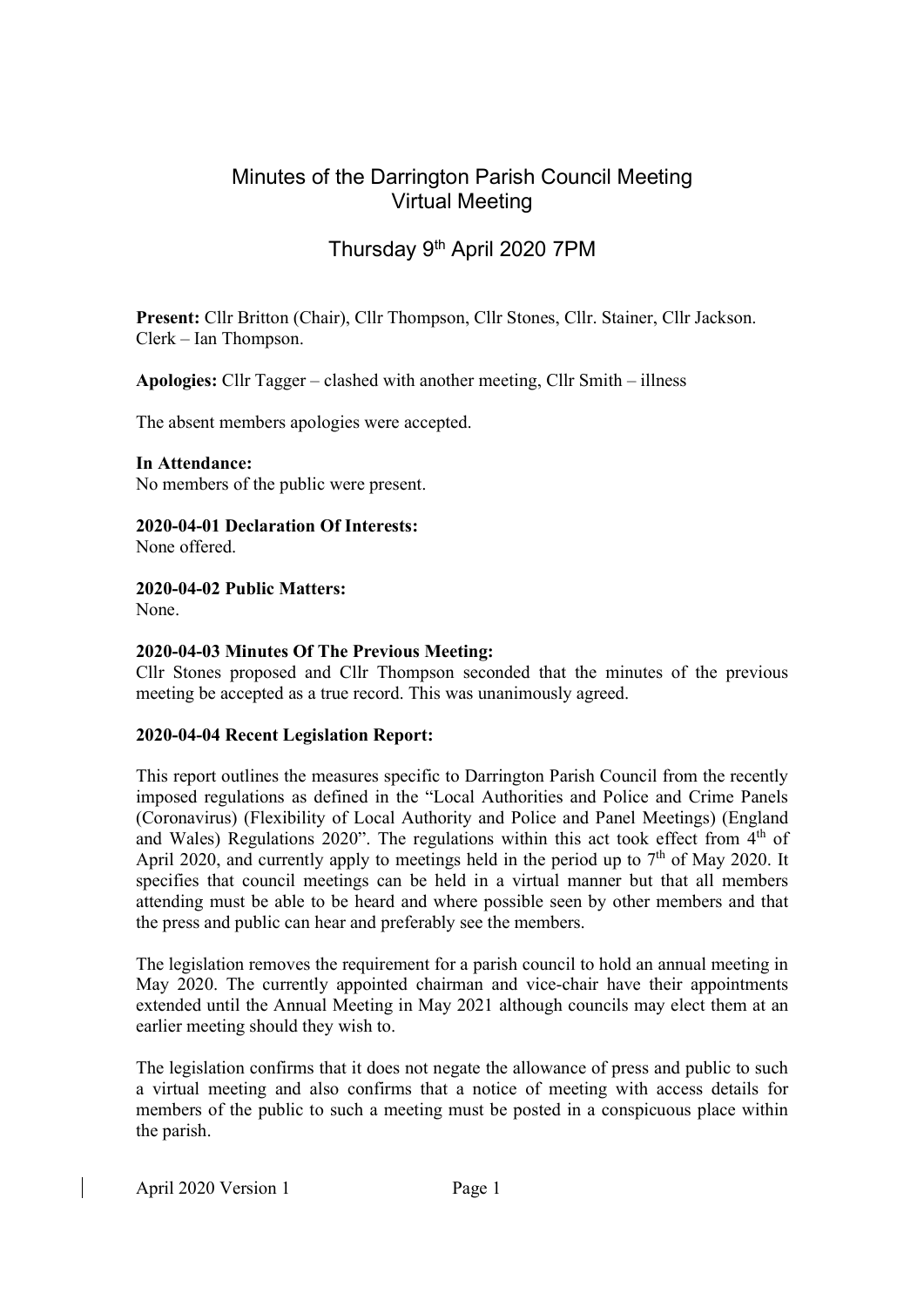This meeting was held as a tele-conference and all members were able to hear and be heard by other participants. It had been felt that the increased technical complexity with making the meeting such that all members were visible to one another could not be accomplished in the lead up to the meeting.

The clerk confirmed that the notice of meeting with the agenda and details of access for the public were posted on the notice boards in the village.

The meeting discussed the new regulations and agreed to wait until "normal" meetings were resumed and at the first such meeting to elect chair and vice-chair.

The clerk was instructed to publish the fact that there will be no Annual General Meeting until further notice be published on the notice boards. ACTION IT

#### 2020-04-05 Clerk's Report:

This report covers the actions from the March meeting.

- 1. A letter and cheque has been sent to Denise Crowther thanking her for her contribution to the village. She replied with a "Thank You" card, a copy of which was circulated to councillors.
- 2. The Wakefield "Litter Heroes" and the "Keep Britain Tidy" initiatives to which our council registered have both been postponed. The tentative dates for the Keep Britain Tidy "Spring Clean" is September 11<sup>th</sup> for two weeks.
- 3. Leeds City Council advised against laying the speed monitoring strips given the current situation as traffic everywhere bears no relation to the normal situation. The request is "on hold".
- 4. As instructed the clerk replied to Mrs Glover regarding her email about "pig smells" and stating the views expressed at the March meeting – as documented in the minutes of that meeting.
- 5. As instructed the clerk relied to the company "jobcentrenearme" declining their offer of adding a job centre link to the Paris Council website.
- 6. A defibrillator check was performed by a "coronovirus volunteer" who will repeat the operation every two weeks.
- 7. The clerk has forwarded the deeds of 18 Wentworth Park Rise to Councillor Jones for him to discuss with Wakefield MDC planning department.
- 8. Councillors Britton and Tagger have cleaned up the "dens" initially believed to have been used by a "rough sleeper". However, it is now believed that these dens were created by children playing.

#### 2020-04-06 Correspondence:

None received.

#### 2020-04-07 Finance: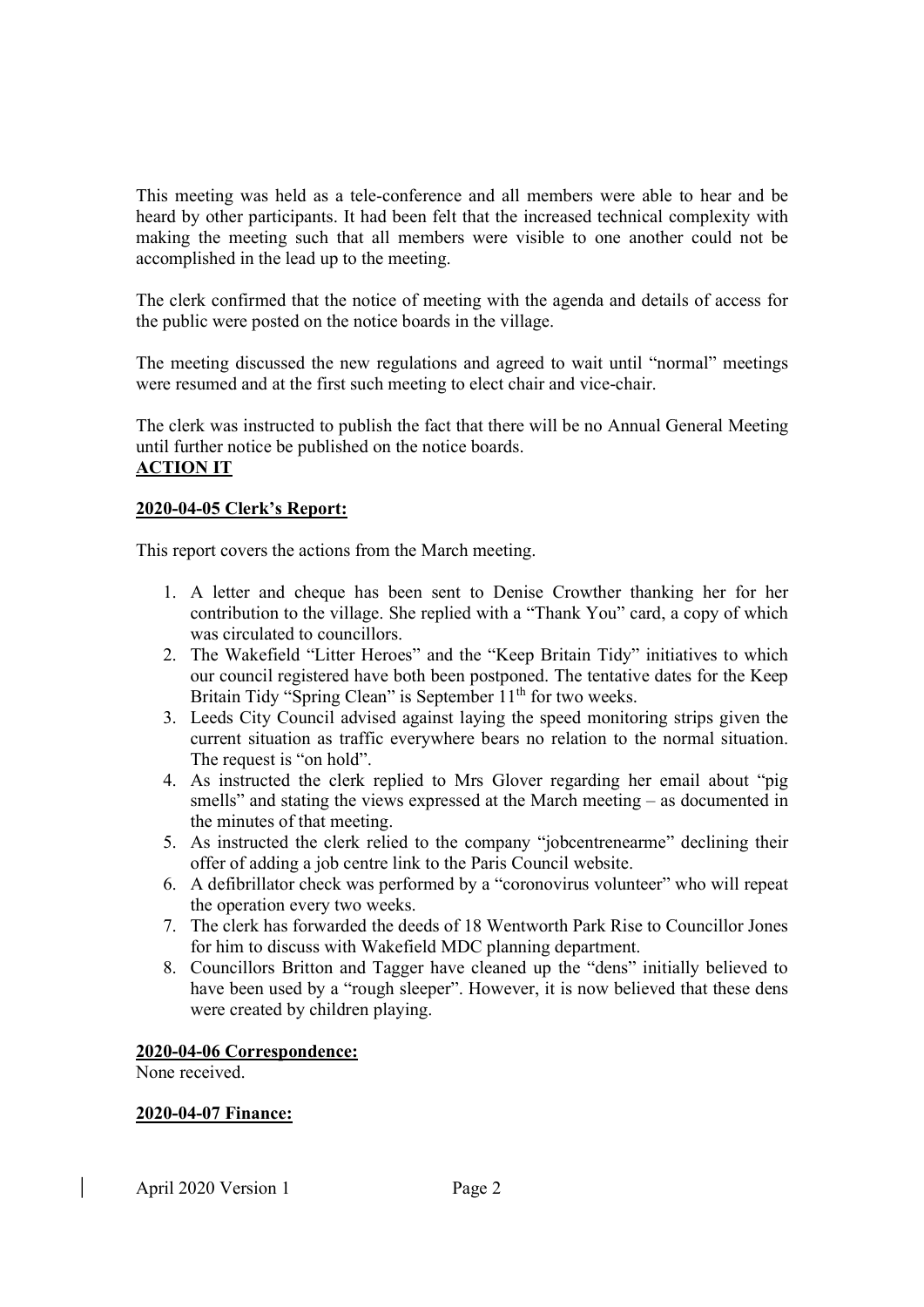The RFO (Cllr Stainer) reported that the amount brough forward from the end of February was £20,870.67.

There was one item of income in March.

| Income Source                     | Income Stream            | Amount |  |
|-----------------------------------|--------------------------|--------|--|
| Darrington Golf Club <sup>*</sup> | Autumn Newsletter Advert | £50.00 |  |

\* To be confirmed once bank statement received.

There were two items of expenditure in March:

| Date    | <u>Item</u> | Payment    | Payee               | Reason            | Amount | VAT |
|---------|-------------|------------|---------------------|-------------------|--------|-----|
|         |             | Method     |                     |                   |        |     |
| 12.3.20 | 32-1920     | Cheque 805 | Mr Mick Britton     | Refreshments for  | £10.60 | £0  |
|         |             |            |                     | Highways Meeting  |        |     |
| 12.3.20 | 33-1920     | Cheque 806 | Ms. Denise Crowther | Section 137 Grant | £50.00 | £0  |
|         |             |            |                     | Total Expenditure | £60.60 | £0  |

This left a balance of £20,860.07 at the end of the month.

#### Payments Due In April

Already Approved:

| Date   | ltem    | Payment Method | Pavee                    | Reason                               | Amount    | VAT     |
|--------|---------|----------------|--------------------------|--------------------------------------|-----------|---------|
| 4.4.20 | 01-2021 | Cheque 807     | <b>First Impressions</b> | <b>Hanging Baskets</b><br>& Planters | £3,119.40 | £519.90 |

Payments Due In April 2020 for approval

| Date   | Item        | Payment Method | Payee          | Reason                 | Amount   | <u>VAT</u> |
|--------|-------------|----------------|----------------|------------------------|----------|------------|
| 9.4.20 | $02 - 2021$ | Cheque 808     | Mr Thomas West | darrington.org.uk      | £55.00   | £0         |
|        |             |                |                | address and website    |          |            |
| 9.4.20 | 03-2021     | Cheque 809     | Ian Thompson   | Fee<br>&<br>Joining    | £49.00   | £0         |
|        |             |                |                | <b>SLCC</b> Membership |          |            |
|        |             |                |                | Expenditure<br>For     | £104.00  | £0         |
|        |             |                |                | Approval               |          |            |
|        |             |                |                |                        |          |            |
|        |             |                |                | Total Expenditure      | £3223.40 | £519.90    |

Cllr Britton proposed the payments be approved and it was agreed unanimously.

Cllr Stainer forecasts a year end figure of  $£20,860.07 -$  he awaits a bank statement to confirm receipts are as expected which will allow him to confirm this figure. Once he has received the bank statement he will send a year-end report to councillors. ACTION PS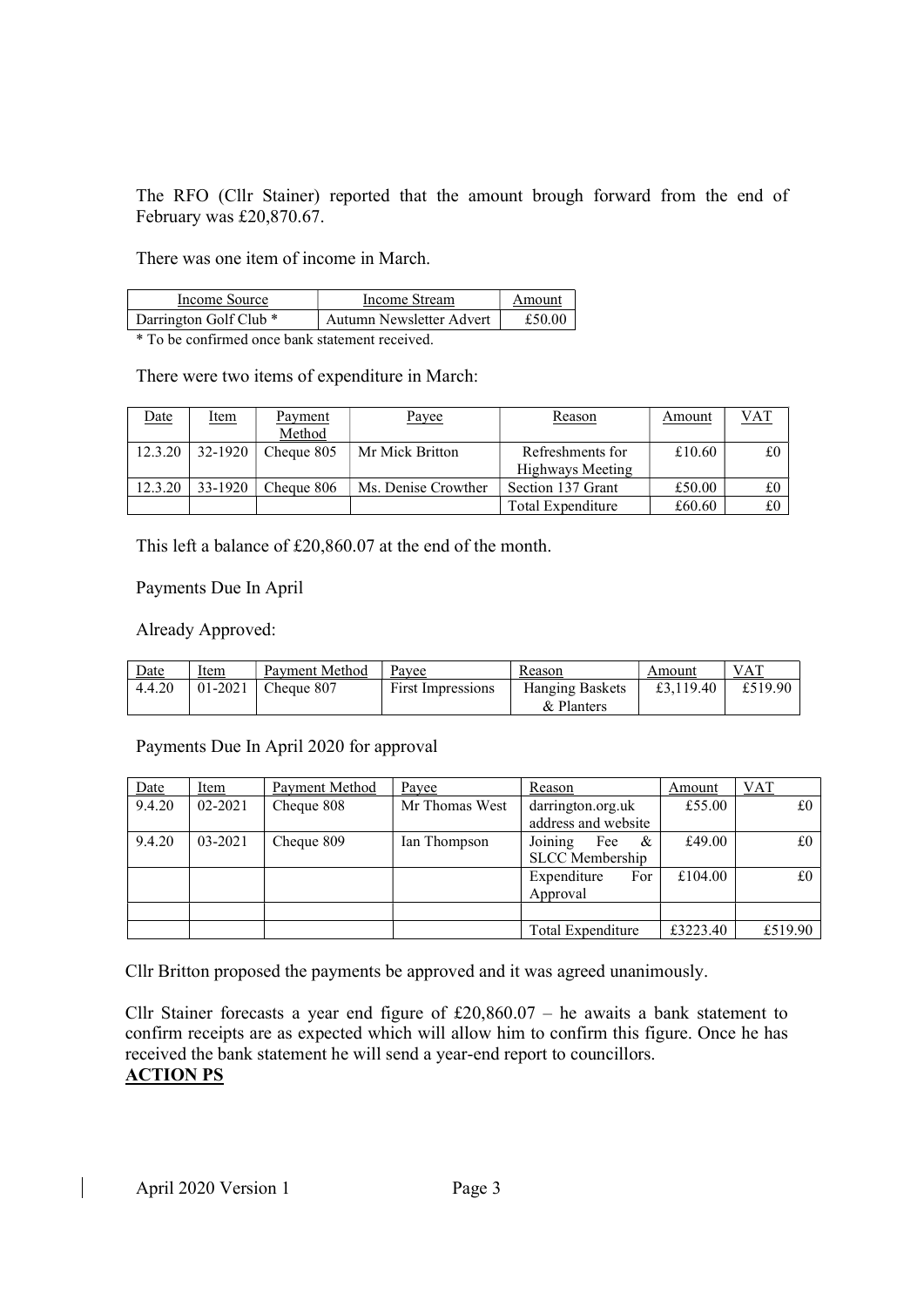Cllr. Stainer is awaiting guidance from the auditors regarding year end accounts. They have been in touch stating that they themselves are awaiting how this year end should be handled and not to proceed until this is known. Until the guidance for this year's end reporting has been given the RFO will have to defer producing the paperwork. ACTION PS when rules defined

#### 2020-04-08 Planning:

At the March meeting a reference was made to a planning application in Old Great North Road, Wentbridge. Having looked for more detail the clerk reported that the reference is to Wakefield's planning application reference is 19/01368/FUL, and relates to Woodlands, Old Great North Road in Wentbridge. This application is for a discharge of conditions imposed when an approved application to extend the property was approved.

The councillors had no comment to make on this application.

#### 2020-04-09 Council's Coronovirus Actions:

It was noted that many residents had been helping neighbours and friends at this difficult time. Specifically, it was noted that Gail and Joe at the shop have provided significant support to many residents.

The council's volunteer initiative has the following points:-

- 1. A notice offering to act as a link between "volunteers" and those self-isolating was put onto both the Darrington Community and Darrington Parish Council Facebook pages. It invited volunteers and references to anybody needing help to register with the service being run by the clerk.
- 2. Cllr Tagger produced posters for the two noticeboards and the village shop.
- 3. To date fourteen volunteers have registered.
- 4. Cllr Stones assisted a neighbour, Simon Baxter, with advice on the residents of Hillcroft Close and he has posted notices offering assistance to the appropriate residents of that road.
- 5. Two residents of Park Avenue, namely Ruth and Allen Cain, had already posted notices of assistance in the area around Park Avenue before the parish council initiative was born.
- 6. A call was received from a lady living over 100 miles from Darrington regarding her mother who is over eighty and living on her own. She said her mother was getting groceries but would appreciate regular phone calls to boost her morale. One of the volunteers, Dr. Susan Smith, is well versed in such support and they have been put in touch with one another. This lady's laptop has been "playing up" and another volunteer is in the process of "sorting it out."
- 7. A lady rang from Leeds concerned about her uncle and aunt who live on the West Park Estate. They have been worried about groceries in the mid to long term. Estelle and Barry Penrose have made contact with this couple and done shopping and other tasks for them.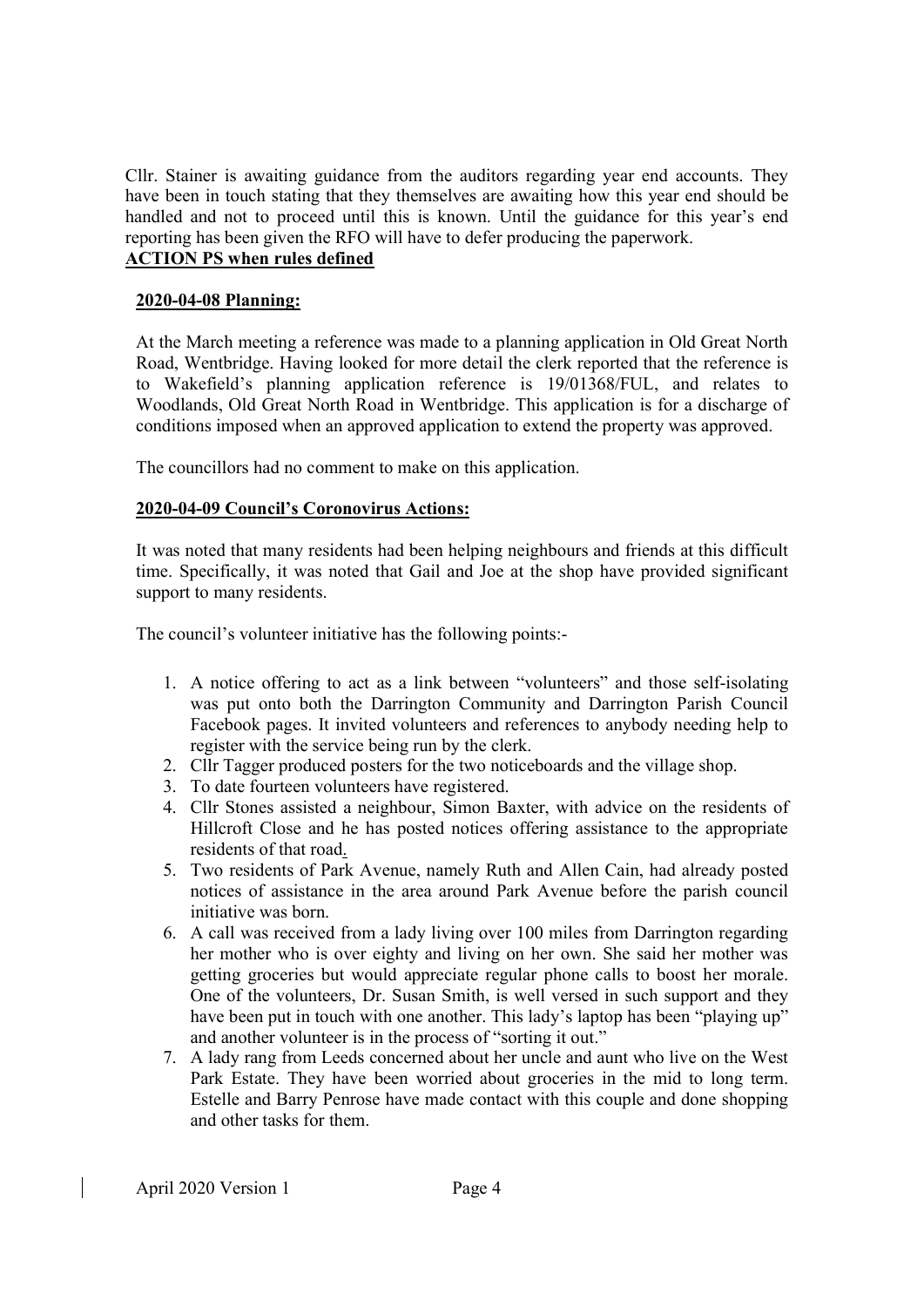- 8. The Wakefield diabetes centre has been in touch asking for a contact name and number lest any support be needed for their patients in Darrington and the same telephone number is now with them.
- 9. A lady in Sotheron Croft has produced some packages containing adult colouring books and some craft projects and asked for anyone who might like to receive them.
- 10. A large family, with one vulnerable teenager and two vulnerable over seventies rang worried that they had not been able to get a grocery delivery slot. They have applied for assistance from Wakefield MDC but been referred back to the parish council's volunteer scheme. Volunteer Jenna Pinter took up the challenge and did a large grocery shop and delivered it to the door. Jenna was delighted to return home to find that the cost of the groceries had been quickly transferred to her bank account by the family. The family have expressed huge thanks to Jenna.
- 11. Judith Fisher has taken over the role of "defibrillator guardian" and performed two diagnostic checks on the village defibrillator and confirmed she will do so every two weeks whilst the situation remains as it is. The clerk pointed out that a check every two to four weeks is recommended. His average is nearer four weeks than two. Judith's diligence ensures that the defibrillator is ready for use if needed in the immediate future.

Currently the number of volunteers exceeds those known to need assistance.

The chairman thanked the clerk for his efforts. Some discussion took place and the meeting felt that requests were coming through and being handled, and no further action was required other than to keep the scheme running. Some discussion took place regarding the integrity of the volunteers. The clerk is checking that the volunteers are on the electoral roll and given the circumstances the councillors agreed this was the best check that can reasonably be done. The chairman pointed out that issues were more likely to arise with casual visitors to houses asking for money and offering to do grocery shopping but then disappearing.

#### 2020-04-10 Minor Items:

Some discussion took place regarding publishing a newsletter in May. Given that the Feast & Fayre has been cancelled and councillors would be put at risk delivering them the meeting concluded that it should not be published in the short term.

Cllr Jackson suggested that parish council notice boards should have half the space reserved for the parish council. Cllr Briton will consider clearing the notice board as and when freedom of movement is no longer discouraged. Cllr Thompson reported that in her previous residence the parish council did indeed reserve space on notice boards and posted meeting minutes there and she felt it might well have attracted residents to the council meetings. The meeting will discuss once the situation improves.

Cllr Briton reported that there have been two break ins to cars – one in Philips Lane and the other in Estcourt Road.